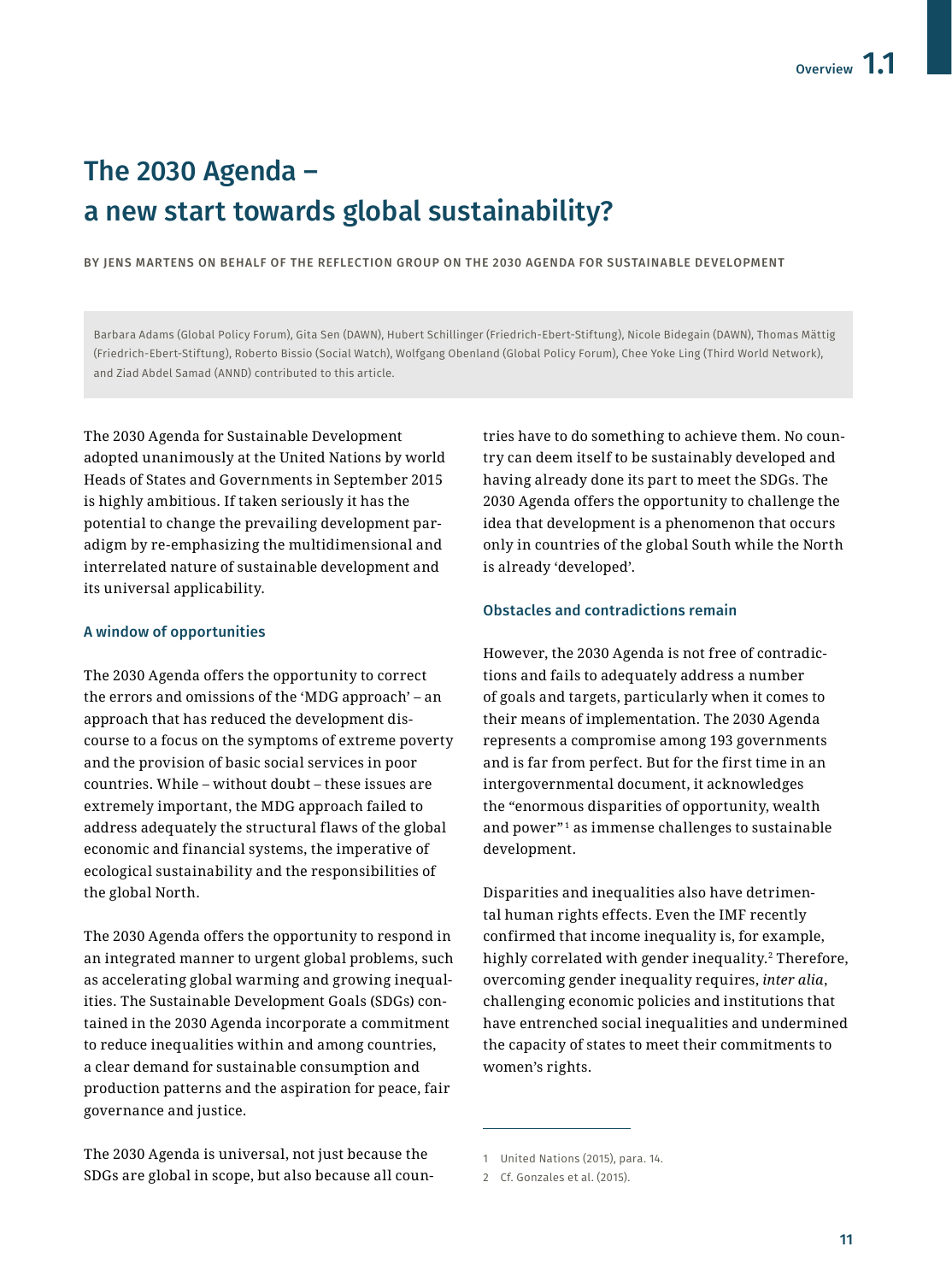But there are further severe obstacles to the implementation of the 2030 Agenda and overcoming them is a prerequisite for achieving the SDGs and fulfilling the commitments made to human rights and sustainability:

For too long, economic policies have been shaped by acceptance of neoliberal policies "without alternatives". But taking the title of the 2030 Agenda, "Transforming our World", seriously implies that its implementation should lead to structural transformations instead of being led by the interests and advice of those governments, elite class sectors, corporate interest groups and institutions which have taken us down paths that are unsustainable and continue to create global obstacles to the implementation of the agenda.

Thus, it is irritating that the International Chamber of Commerce (ICC) as coordinator of the Global Business Alliance for 2030 (an umbrella group of major global industry associations and business organizations) can claim to play a key role in implementing the 2030 Agenda, offering "comprehensive engagement with the full diversity of business expertise."<sup>3</sup>

Corporate lobby groups such as the ICC have been advocating for exactly those trade, investment and financial rules that have destabilized the global economy and exacerbated inequalities in both the global North and the global South.

Furthermore, a plethora of bilateral investment treaties as well as a new generation of free trade agreements in conjunction with the multilateral Agreement on Trade Related Aspects of Intellectual Property Rights (TRIPS) have not only reduced the policy space of governments to implement sound social, environmental and developmental policies but in numerous instances seriously undermined existing social, environmental and human rights standards. These and other domestic policies in the spirit

of the dominant neoliberal paradigm have further strengthened the power of investors and big corporations and, by the same token, weakened the role of the state and its ability to promote human rights and sustainability. The 2030 Agenda does not provide an adequate response to these challenges.

In the name of "international competitiveness" countries continue to compete in a race to the bottom, offering lower taxes and cheaper labour so as to attract investments. Tax havens allow for tax evasion. The leak of the "Panama Papers" published in 2016 illustrated how wealthy individuals are using a global net of secretive offshore companies to hide financial assets, and to avoid or evade tax payments. So too did the "Luxleaks" scandal in 2014 uncovering corporate tax evasion on an "industrial scale", as well as the Mbeki Report of 2015 on illicit financial outflows from Africa, conservatively estimated at US\$ 60 billion a year and predominantly business-related through trade mispricing or abusive transfer-pricing by multinational corporations. These practices seriously undermine the ability of states to finance and implement the 2030 Agenda.

Finally, the obsession with growth, backed up by the dominant economic regime, provides the drive to exploit nature, relies on fossil fuels and depletes biodiversity, undermining the provision of essential services.

The decision in the 2030 Agenda (SDG Target 8.4) to improve progressively global resource efficiency and to decouple economic growth from environmental degradation, is a necessary, but by no means sufficient response to the transgression of the planetary boundaries. Here, as in other areas a combination of low levels of ambition, inadequate and contradictory goals, targets and indicators makes it impossible to stop or reverse the damage done to the global environment and scale down human demands on the earth's ecosystem. This lack of a serious political agenda presents a virtually insurmountable impediment to the realization of the 2030 Agenda.

Without addressing the structural obstacles and inbuilt contradictions it will be difficult, if not impossible to achieve the SDGs by 2030.

<sup>3</sup> Cf. [www.sdgfund.org/getting-architecture-right-attracting](http://www.sdgfund.org/getting-architecture-right-attracting-business-expertise-and-action-sustainable-development-road)[business-expertise-and-action-sustainable-development-road](http://www.sdgfund.org/getting-architecture-right-attracting-business-expertise-and-action-sustainable-development-road) and [www.gbafor2030.org/](http://www.gbafor2030.org/).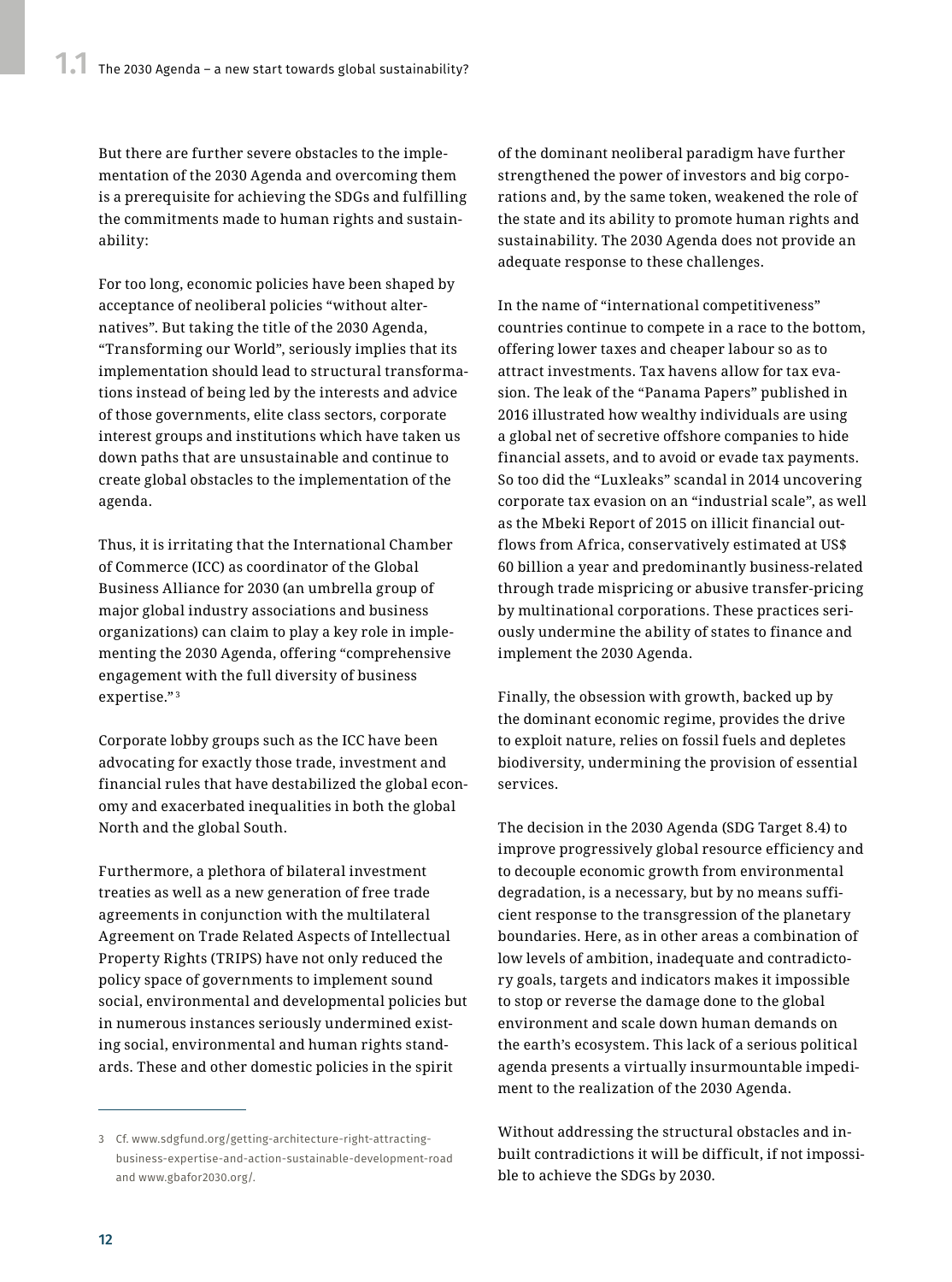### Worsened global political and economic environment

Indeed, in the first year of the implementation of the 2030 Agenda it seems that the global political and economic environment for its implementation has become even worse.

Negotiations on multilateral trade and investment agreements are well underway, with the Trans Pacific Partnership (TPP) signed on 4 February 2016 in Auckland, New Zealand, and awaiting only ratification and the Transatlantic Trade and Investment Partnership (TTIP) between the European Union and the United States to be finalized by the end of 2016. In their current form these agreements could seriously undermine important goals and targets of the 2030 Agenda. These agreements regard social, environmental and human rights standards as potential non-tariff barriers to trade and investment, which have to be 'harmonized' or removed.

# The Sustainable Development Goals

- ❙ Goal 1. End poverty in all its forms everywhere
- ❙ Goal 2. End hunger, achieve food security and improved nutrition and promote sustainable agriculture
- ❙ Goal 3. Ensure healthy lives and promote wellbeing for all at all ages
- ❙ Goal 4. Ensure inclusive and equitable quality education and promote lifelong learning opportunities for all
- ❙ Goal 5. Achieve gender equality and empower all women and girls
- ❙ Goal 6. Ensure availability and sustainable management of water and sanitation for all
- ❙ Goal 7. Ensure access to affordable, reliable, sustainable and modern energy for all
- ❙ Goal 8. Promote sustained, inclusive and sustainable economic growth, full and productive employment and decent work for all
- ❙ Goal 9. Build resilient infrastructure, promote inclusive and sustainable industrialization and foster innovation
- ❙ Goal 10. Reduce inequality within and among countries
- ❙ Goal 11. Make cities and human settlements inclusive, safe, resilient and sustainable
- ❙ Goal 12. Ensure sustainable consumption and production patterns
- ❙ Goal 13. Take urgent action to combat climate change and its impacts\*
- ❙ Goal 14. Conserve and sustainably use the oceans, seas and marine resources for sustainable development
- ❙ Goal 15. Protect, restore and promote sustainable use of terrestrial ecosystems, sustainably manage forests, combat desertification, and halt and reverse land degradation and halt biodiversity loss
- **I** Goal 16. Promote peaceful and inclusive societies for sustainable development, provide access to justice for all and build effective, accountable and inclusive institutions at all levels
- ❙ Goal 17. Strengthen the means of implementation and revitalize the Global Partnership for Sustainable Development

<sup>\*</sup>Acknowledging that the United Nations Framework Convention on Climate Change is the primary international, intergovernmental forum for negotiating the global response to climate change.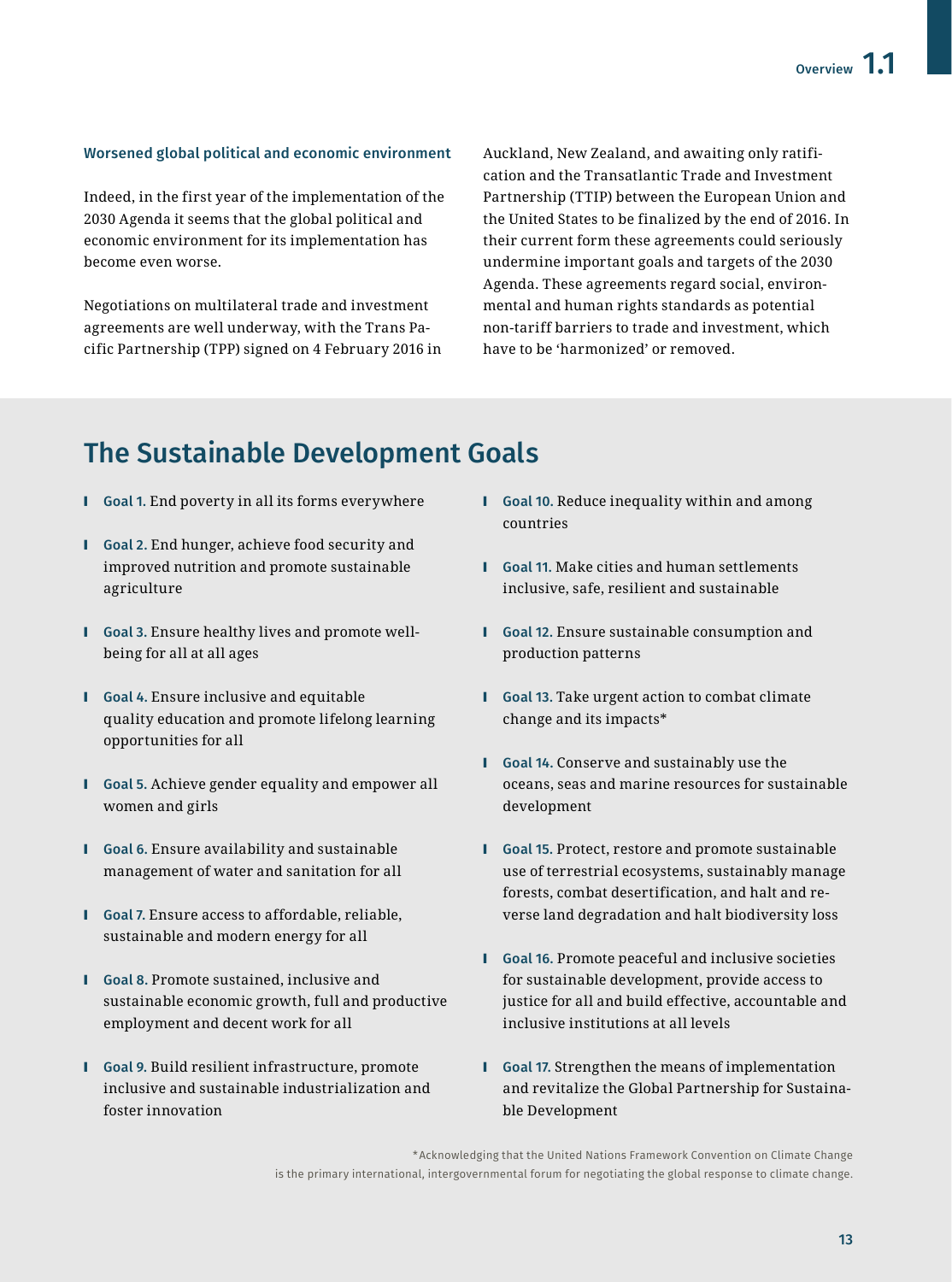The investor-state dispute settlement system, even if relabeled as an investment court system, gives foreign investors the power to effectively undermine regulations, such as those designed to protect public health or to reduce carbon emissions, by suing governments for lost future profits even if it goes against the rulings of domestic courts of law, or even national constitutions.

While the United States and the European Union follow a strict liberalization agenda with regard to the free flow of goods and services, many of their leading politicians have successfully pressed countries to build new border fences to keep out people, be it migrants or refugees. Governments committed in Target 10.7 of the SDGs to facilitate orderly, safe, regular, and responsible migration and mobility of people, but, so far, the European Union has failed to adopt, let alone implement well-planned and managed migration policies based on the principle of solidarity and has failed to prevent the death of thousands of refugees in the Mediterranean.

The current 'refugee crisis' is not a kind of natural disaster but has very concrete internal and external causes. These range from corruption, clientelism, nepotism, and policies of discrimination and exclusion in countries of origin, to the devastating external effects of climate change and the economic and agricultural policies of rich countries. If governments do not address these issues adequately in their implementation strategies for the 2030 Agenda, global inequalities will increase further, with seriously detrimental impacts on global peace and stability.

The increasing global concentration of corporate power will exacerbate all of these trends if governments continue to regard such power as inevitable. In 2015 the merger and acquisition activities of transnational corporations reached an all-time high. The merger of Heinz and Kraft formed the world's fifth largest food and beverage company; Anheuser-Busch InBev took over SABMiller in a deal that combines the world's two largest beer makers; US chemical giants Dow Chemical and DuPont announced plans to merge by the end of 2016; and in May 2016, the German pharma and chemical company Bayer offered

to acquire Monsanto, creating the world's largest producer of chemicals and seeds with an estimated global market share of 30 percent.

These and many more mega-deals have been supported or even initiated by a small group of corporate 'control-holders', particularly transnational banks and investment funds, with no effective government opposition. The resulting concentration of economic power distorts the functioning of financial and labor markets and undermines democratic decisionmaking processes, threatening the ability to implement the 2030 Agenda and the SDGs and rendering some of them (such as SDG 2 on food and agriculture, SDG 3 on health and SDG 12 on sustainable consumption and production) essentially meaningless.

## But there are positive signals

Despite these numerous alarming trends there are also some positive signals. In many countries discussions and consultations have started about how to use the 2030 Agenda as a reference framework for shaping national policies and adapt it to specific national realities. A total of 22 countries, from the global North as well as South, have agreed to conduct national reviews and to present their national strategies for implementing the 2030 Agenda at the UN High Level Political Forum in New York in July. <sup>4</sup>

Even the G20 under the Chinese presidency made the implementation of the 2030 Agenda to one of its key agenda items. In his message on the G20 presidency, Chinese President Xi Jinping suggested that all G20 members develop national plans for the implementation of the 2030 Agenda, "based on which a G20 collective action plan could be collated." <sup>5</sup> However, this must not undermine the UN and its High-Level Political Forum as core institution in the follow-up and review of the 2030 Agenda.

Also positive is the fact that civil society organizations and networks have started to create cross-sec-

<sup>4</sup> Cf.<https://sustainabledevelopment.un.org/hlpf>.

<sup>5</sup> Cf. [www.g20.org/English/China2016/G202016/201512/](http://www.g20.org/English/China2016/G202016/201512/P020151210392071823168.pdf) [P020151210392071823168.pdf](http://www.g20.org/English/China2016/G202016/201512/P020151210392071823168.pdf), p. 13.